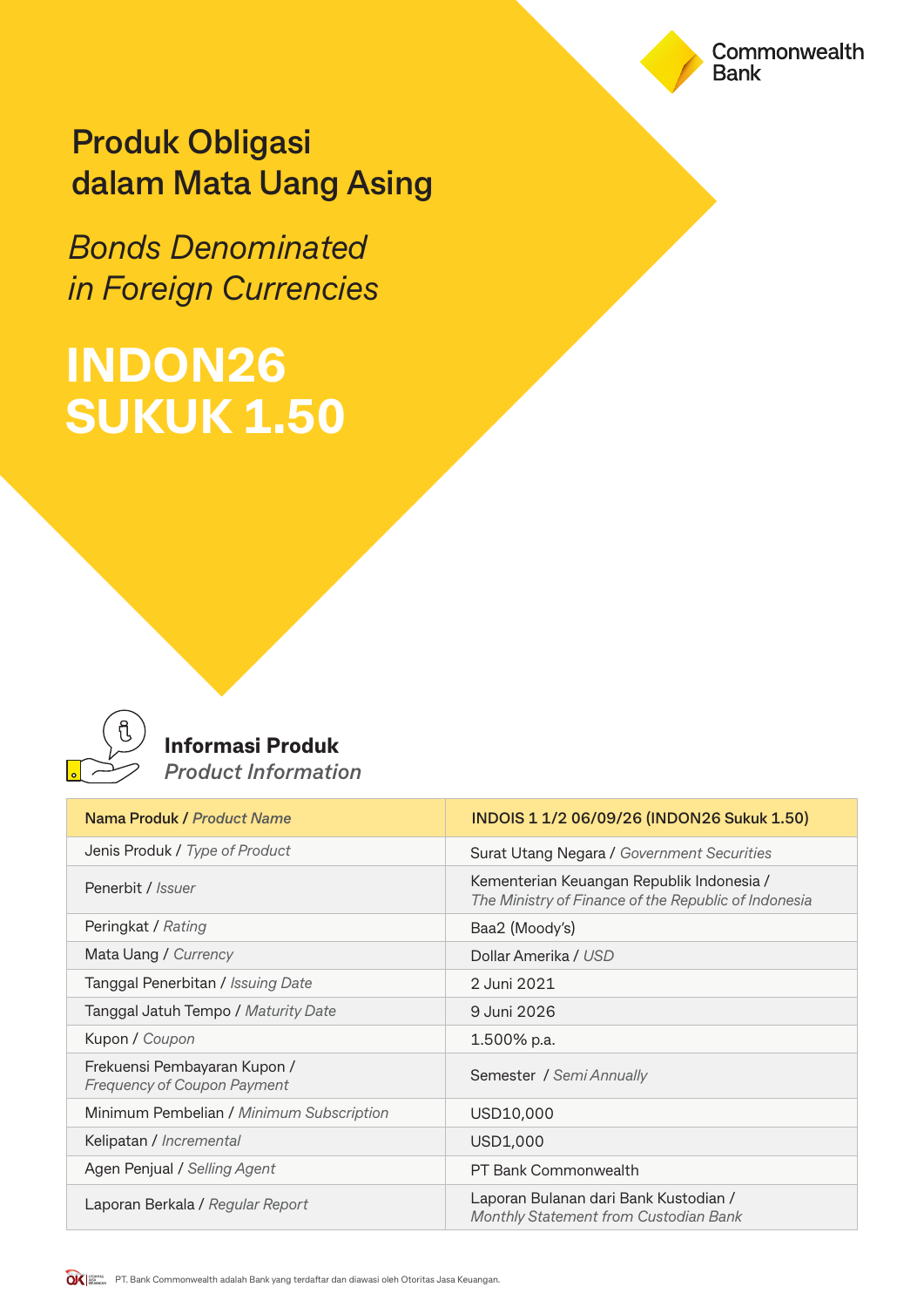



**Manfaat** *Benefits*

- Nasabah memiliki hak untuk mendapatkan kupon dalam jumlah tetap hingga tanggal jatuh tempo. *Customer has the right to gain coupon in fixed amount until maturity date.*
- Nasabah berkesempatan untuk mendapat potensi keuntungan lebih tinggi dari deposito berjangka dengan tambahan berbagai risiko.

*Customer has the opportunity to earn potential higher returns than regular time deposit with additional various risks exposure.*

**Produk relatif aman karena dijamin oleh pemerintah melalui Undang-Undang.** *The product is relatively secure as it is guaranteed by the government through law.*



## **Proses Aplikasi**

*Application Process*

- Nasabah harus memiliki rekening tabungan atau giro di PT Bank Commonwealth dalam mata uang yang sama dengan mata uang Produk yang akan dibeli. *Customer must have a current or saving account in PT Bank Commonwealth with the same currency with the Product to be purchased.*
- Nasabah harus mempunyai dana yang cukup di dalam rekening untuk melakukan pembelian Produk. Customer must have sufficient fund in the account to purchase the Product.
- $\lozenge$  Nasabah harus melengkapi formulir-formulir berikut: *Customer must complete these following forms:*
	- a. Formulir Kuesioner Profil Risiko Investasi Syarat dan Ketentuan Produk Investasi dan Valuta Asing.  *Investment Risk Profile Questionnaire Form - Terms and Conditions for Investment Products and Foreign Exchange.*
	- b. Formulir Pembelian Surat Berharga Negara.  *Government Securities Purchase Order Form.*



## **Biaya Produk**

*Product Fees*

Nasabah akan dikenakan Biaya Bank Kustodian sebesar 0,1% per tahun dari nilai nominal kepemilikan Surat Berharga Negara setelah 1 (satu) tahun kepemilikan Produk tersebut, terhitung dari tanggal setelmen Surat Berharga Negara, dan tahun-tahun berikutnya sesuai dengan ketentuan yang berlaku pada Bank.

*Customer will be charged with Custodian Bank's Fee of 0.1% p.a from nominal value of Government Securities after 1 (one) year holding the Product, starting from the settlement date of the Government Securities, and for on-going years according to the applicable terms and conditions of the Bank.*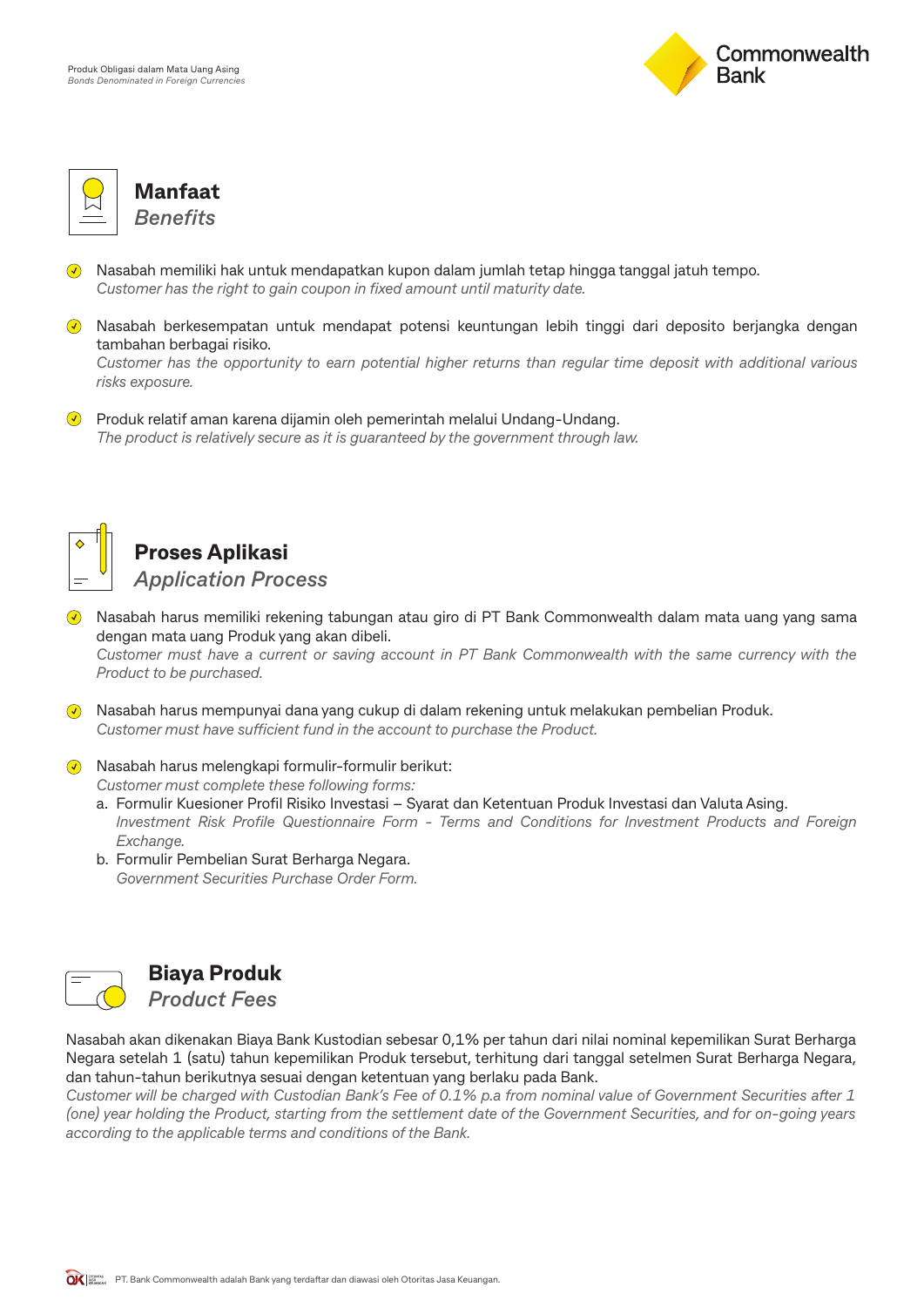



#### **1. Risiko Kredit /** *Credit Risk*

 Investasi pada Produk mengandung risiko kredit dari Penerbit Produk. Dalam hal ini, Penerbit Produk tidak dapat membayar kewajibannya (kupon dan pokok nilai Produk) pada tanggal yang telah ditentukan sebelumnya.  *There will be an Issuer's credit risk in investing of this Product. In this case, the Issuer cannot fulfill its obligations (coupon and principal value) on the predetermined dates.*

#### **2. Risiko Suku Bunga /** *Interest Rate Risk*

 Pergerakan harga Produk sangat dipengaruhi oleh perubahan tingkat suku bunga yang berlaku. Pergerakan harga Produk berbanding terbalik dengan tingkat suku bunga; artinya jika suku bunga naik maka harga Produk berpotensi mengalami penurunan. Sebaliknya jika suku bunga turun maka harga Produk berpotensi mengalami kenaikan.

 *The price movement of the Product is significantly influenced by the fluctuation of applicable interest rate. It is inversely correlate to the interest rate; if the rate is increasing then the price has potential to decrease. In the other hand, if the rate is decreasing then the price has potential to increase.*

#### **3. Risiko Pasar /** *Market Risk*

 Dalam berinvestasi pada Produk, Pemilik Produk menghadapi risiko potensi kerugian karena adanya kecenderungan penurunan harga Produk di pasar sekunder. Kerugian (*capital loss*) dapat terjadi apabila Produk dijual di pasar sekunder sebelum jatuh tempo pada harga jual yang lebih rendah dari harga belinya.

 *When investing in the Product, Product's owner will face potential loss due to the decreasing trend of the price in the secondary market. Capital loss occurs when the Product is sold in the secondary market before maturity date at lower than initial purchase price.*

#### **4. Risiko Likuiditas /** *Liquidity Risk*

 Dalam kondisi pasar yang tidak menguntungkan, Nasabah tidak dapat melakukan transaksi pembelian dan penjualan kembali jika tidak ada permintaan dan/ atau penawaran di pasar sekunder terhadap Produk yang ingin ditransaksikan oleh Nasabah.

 *In deteriorate market conditions, Customer cannot perform buy and sell transactions if there is not any demand and/ or supply on the secondary market against the traded Product.*

#### **5. Risiko Mata Uang /** *Currency Risk*

 Risiko ini terjadi apabila mata uang Produk yang dimiliki atau dibeli oleh Nasabah berbeda dengan mata uang sumber investasi Nasabah. Nasabah dapat mengalami kerugian sebagai akibat dari pergerakan mata uang. *This risk occurs if currency of the Product owned or purchased by the Customer is different with the original currency* of Customer's source of fund. Customer may suffer loss from currency fluctuation.

#### **6. Risiko Perubahan Peraturan /** *Risk of Change in Regulation*

 Perubahan peraturan yang berkaitan dengan Produk, termasuk tapi tidak terbatas pada perpajakan Produk, dapat mempengaruhi nilai pengembalian dari Produk yang akan diterima oleh Nasabah.

Change of regulations related to the Product, including but not limited to Product's tax, that can have affect to the  *return gained of the Product that will be received by the Customers.*

#### **7. Risiko Pelunasan /** *Settlement Risk*

 Seluruh bunga dan pokok Produk dibayarkan oleh Penerbit Produk kapada Nasabah melalui bank Kustodian. Keterlambatan atas pembayaran bunga dan pokok Produk oleh Penerbit Produk dapat mengakibatkan penundaan pembayaran kepada Nasabah Produk tersebut.

 *All the interest and principal of the products are paid by the product issuer to the customer through the Custodian Bank. Delay on the interest payment and principal repayment by the Issuer then it will delay all payments to the customers.*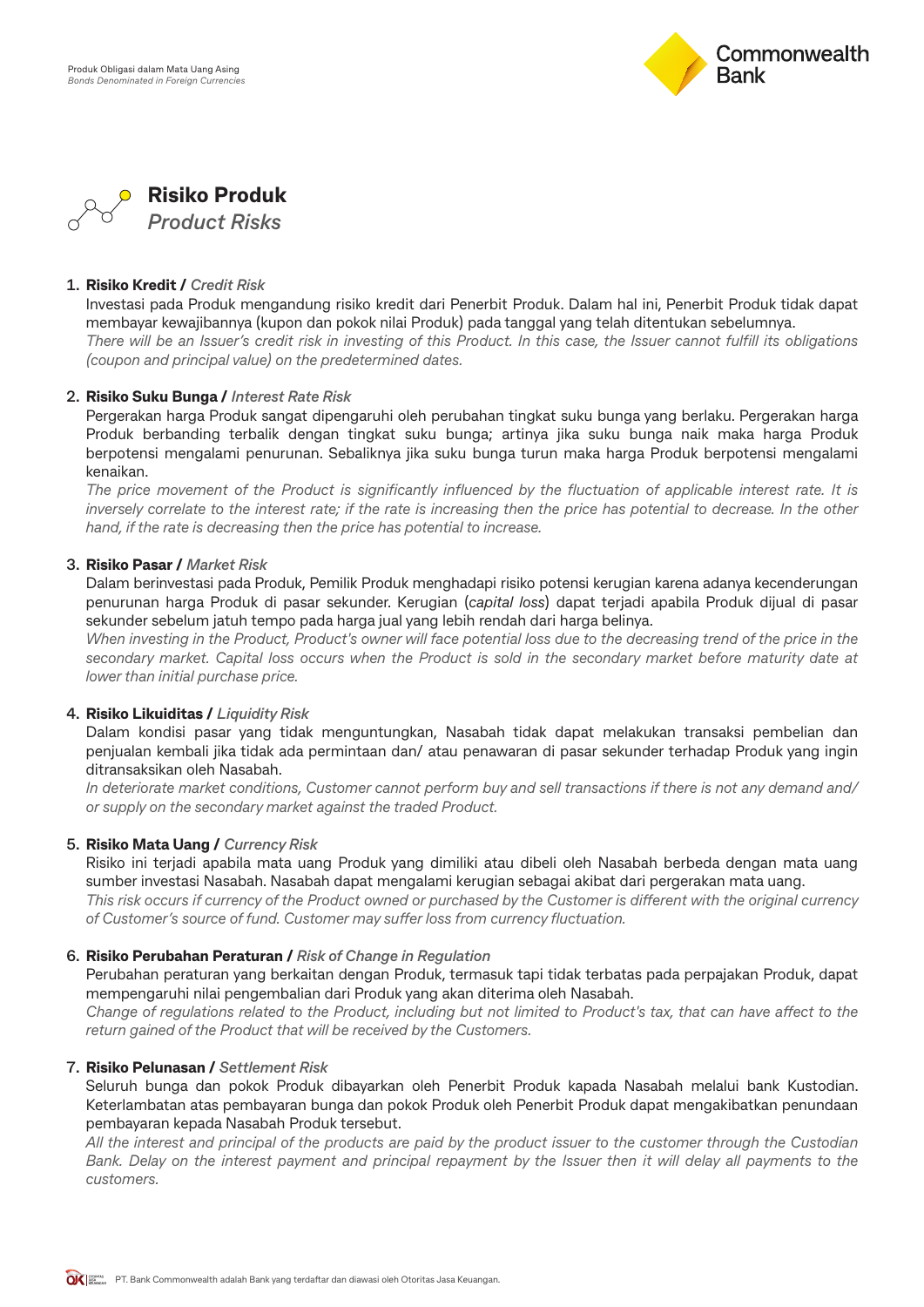



**Ilustrasi** *Illustrations*

Berikut merupakan gambaran beberapa skenario yang mungkin terjadi tetapi bukan secara komprehensif, skenario bukan proyeksi kinerja masa depan. Penggunaan nilai pasar adalah hipotetis dan untuk keperluan ilustrasi saja.

*The examples below illustrate several possible scenarios but not presented comprehensively, they are not the projection of future performance. The use of market value is hypothetical and for illustrative purposes only.*

#### Contoh / *Example:*

| Nama Produk / Product Name                                         | INDOIS 1 1/2 06/09/26 (INDON26 Sukuk 1.50)                                                        |
|--------------------------------------------------------------------|---------------------------------------------------------------------------------------------------|
| Jenis Produk / Type of Product                                     | Surat Utang Negara / Government Securities                                                        |
| Penerbit / <i>Issuer</i>                                           | Kementerian Keuangan Republik Indonesia /<br>The Ministry of Finance of the Republic of Indonesia |
| Peringkat / Rating                                                 | Baa2 (Moody's)                                                                                    |
| Mata Uang / Currency                                               | Dollar Amerika / USD                                                                              |
| Tanggal Penerbitan / Issuing Date                                  | 2 Juni 2021                                                                                       |
| Tanggal Jatuh Tempo / Maturity Date                                | 9 Juni 2026                                                                                       |
| Kupon / Coupon                                                     | 1.500% p.a.                                                                                       |
| Frekuensi Pembayaran Kupon /<br><b>Frequency of Coupon Payment</b> | Semester / Semi Annually                                                                          |
| Minimum Pembelian / Minimum Subscription                           | USD10,000                                                                                         |
| Kelipatan / Incremental                                            | USD1,000                                                                                          |

| Skenario 1: Nasabah Membeli Produk<br>Scenario 1: Buying Product                   |                                                        |
|------------------------------------------------------------------------------------|--------------------------------------------------------|
| Nilai Nominal / Nominal Value                                                      | USD100,000                                             |
| Tanggal Transaksi / Transaction Date                                               | 7 Juni 2021                                            |
| Tanggal Penyelesaian / Settlement Date                                             | 10 Juni 2021                                           |
| Harga Beli Nasabah / Offer Price                                                   | 102                                                    |
| Jumlah Uang Pokok / Principal Amount                                               | $102/100 \times \text{USD100,000} = \text{USD102,000}$ |
| Jumlah Hari Sejak Tanggal Kupon Terakhir /<br>Number of Days From Last Coupon Date | 1                                                      |
| Bunga Dibayar / Accrued Interest                                                   | <b>USD4.17</b>                                         |
| Total Nasabah Bayar / Total Customer Paid                                          | USD102,004.17                                          |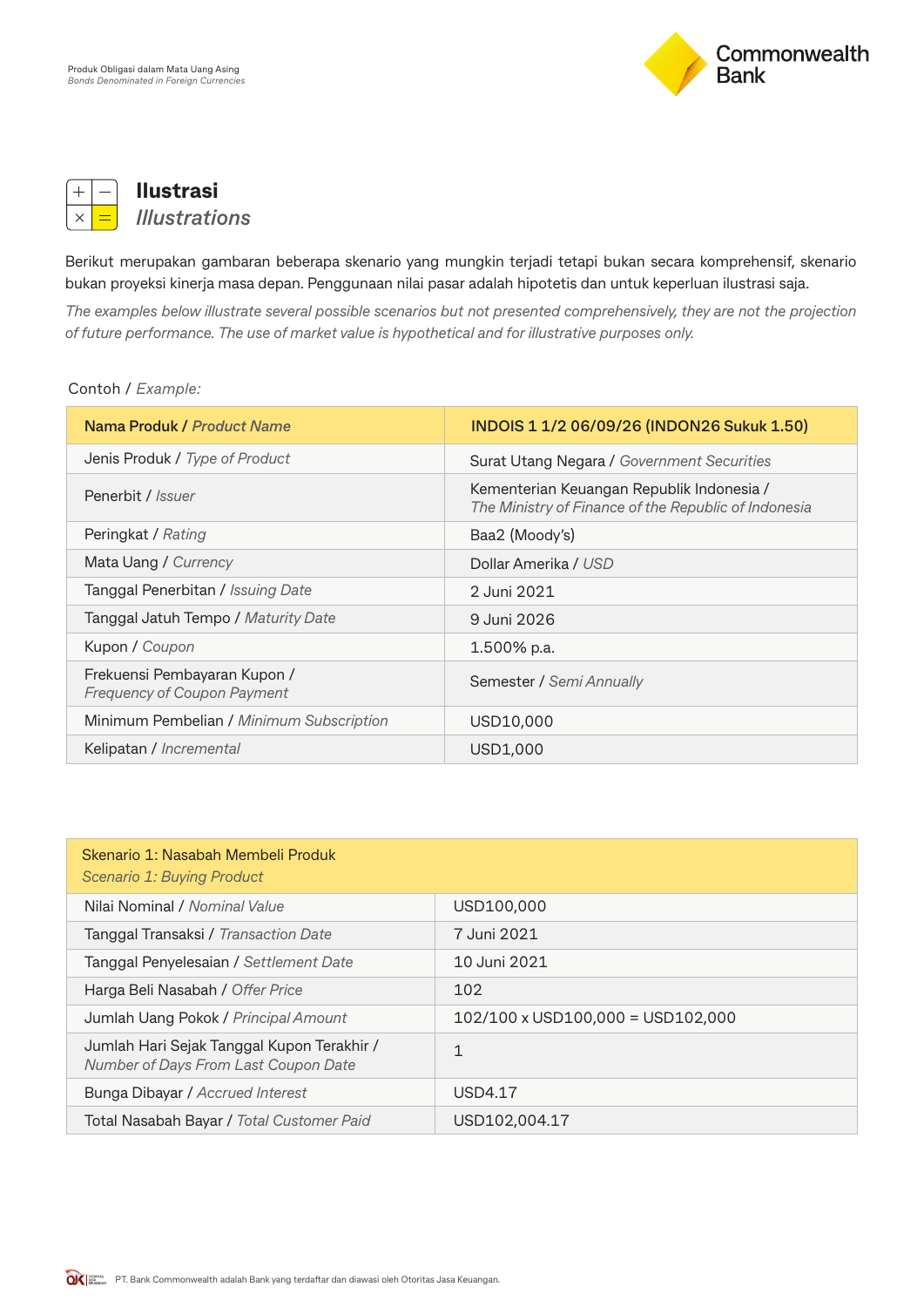

| Skenario 2: Nasabah Menjual Produk<br>Scenario 2: Selling Product                  |                                                        |
|------------------------------------------------------------------------------------|--------------------------------------------------------|
| Nilai Nominal / Nominal Value                                                      | USD100,000                                             |
| Tanggal Transaksi / Transaction Date                                               | 11 Juni 2021                                           |
| Tanggal Penyelesaian / Settlement Date                                             | 16 Juni 2021                                           |
| Harga Jual Nasabah / Bid Price                                                     | 101                                                    |
| Jumlah Uang Pokok / Principal Amount                                               | $101/100 \times \text{USD100,000} = \text{USD101,000}$ |
| Jumlah Hari Sejak Tanggal Kupon Terakhir /<br>Number of Days From Last Coupon Date | 7                                                      |
| Bunga Dibayar / Accrued Interest                                                   | USD29.17                                               |
| Total Nasabah Terima / Total Customer Received                                     | USD101.029.17                                          |

| Skenario 3: Nasabah Memegang Produk hingga Jatuh Tempo<br>Scenario 3: Holding Until Maturity |                                                        |  |
|----------------------------------------------------------------------------------------------|--------------------------------------------------------|--|
| Nilai Nominal / Nominal Value                                                                | USD100,000                                             |  |
| Tanggal Jatuh Tempo / Maturity Date                                                          | 9 Juni 2026                                            |  |
| Harga Jual Nasabah / Bid Price                                                               | 100                                                    |  |
| Jumlah Uang Pokok / Principal Amount                                                         | $100/100 \times \text{USD100,000} = \text{USD100,000}$ |  |
| Total Nasabah Terima / Total Customer Received                                               | USD100,000                                             |  |

\* Perhitungan bunga yang harus dibayar adalah bagian dari bunga yang diterima pemegang produk sekarang sejak tanggal kupon terakhir.

 *The calculation of accrued interest due is a portion of interest earned by current holder since the last coupon date.*

Contoh perhitungan di atas tidak memperhitungkan pajak penghasilan / *The above illustration does not incorporate income tax.*